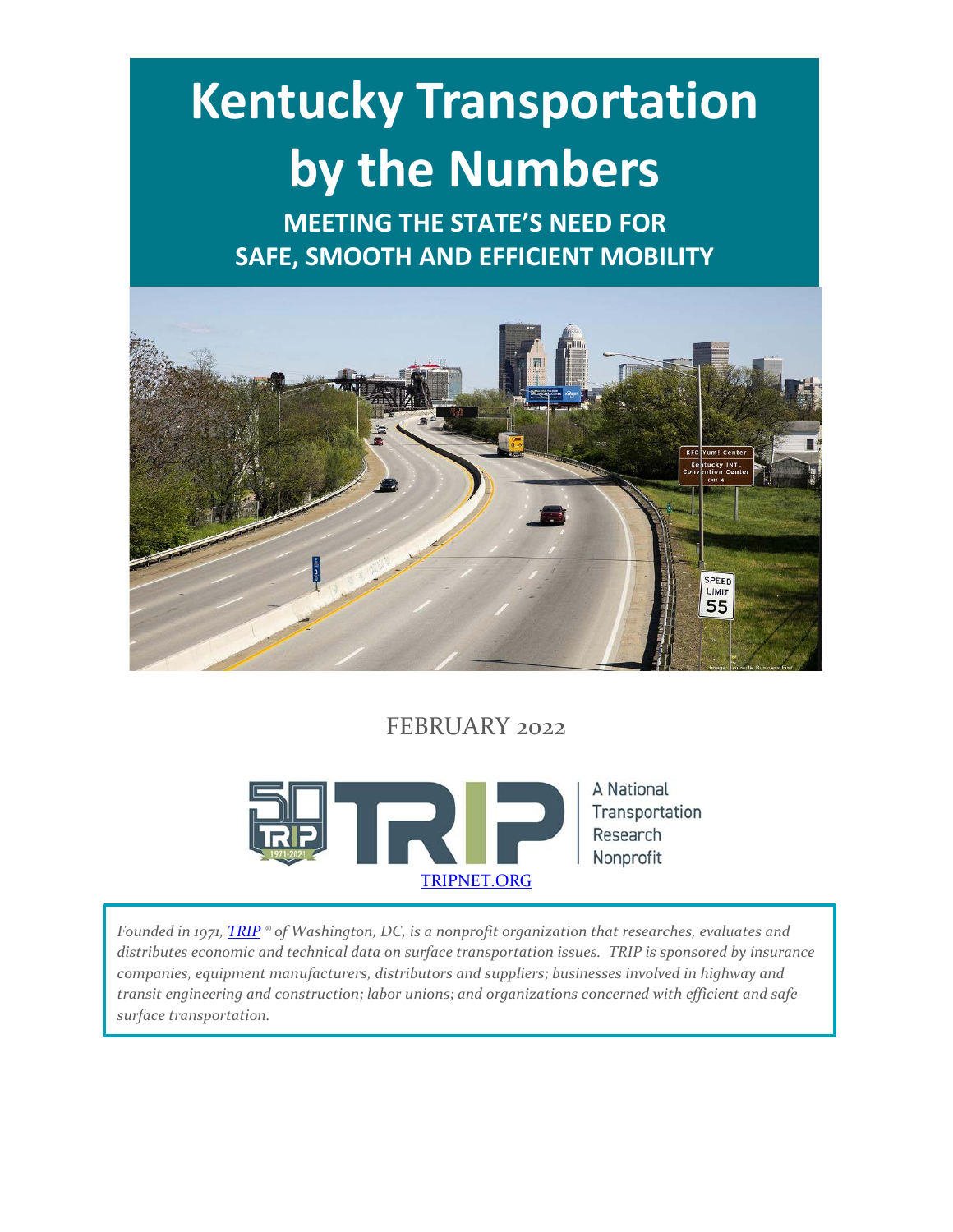# **KENTUCKY KEY TRANSPORTATION FACTS**

#### **THE HIDDEN COSTS OF DEFICIENT ROADS**

Driving on Kentucky roads that are deteriorated, congested and that lack some desirable safety features costs Kentucky drivers a total of \$4.7 billion each year. TRIP has calculated the cost to the average motorist in the state's largest urban areas in the form of additional vehicle operating costs (VOC) as a result of driving on rough roads, the cost of lost time and wasted fuel due to congestion, and the financial cost of traffic crashes in which the lack of adequate safety features, while not the primary factor, were likely a contributing factor. The chart below details the cost of deficient roads statewide and for the average driver in the state's largest urban areas.

| Location                  | <b>VOC</b>    | Congestion    | <b>Safety</b> | <b>TOTAL</b>  |
|---------------------------|---------------|---------------|---------------|---------------|
| <b>Bowling Green</b>      | \$170         | \$788         | \$563         | \$1,521       |
| Lexington                 | \$306         | \$809         | \$398         | \$1,513       |
| Louisville                | \$586         | \$868         | \$430         | \$1,884       |
| Northern Kentucky         | \$549         | \$1,238       | \$367         | \$2,154       |
| Owensboro                 | \$627         | \$344         | \$419         | \$1,390       |
| <b>Kentucky Statewide</b> | \$1.3 Billion | \$1.8 Billion | \$1.6 Billion | \$4.7 Billion |

#### **KENTUCKY ROADS PROVIDE A ROUGH RIDE**

Due to inadequate state and local funding, more than a quarter of major locally and statemaintained roads and highways in Kentucky are in poor or mediocre condition. Driving on rough roads costs the average Kentucky driver \$422 annually in additional vehicle operating costs – a total of \$1.3 billion statewide. The chart below details pavement conditions on major roads in the state's largest urban areas and statewide.

| <b>Location</b>           | Poor | <b>Mediocre</b> | Fair | Good |
|---------------------------|------|-----------------|------|------|
| <b>Bowling Green</b>      | 2%   | 11%             | 15%  | 72%  |
| Lexington                 | 7%   | 13%             | 22%  | 58%  |
| Louisville                | 19%  | 25%             | 20%  | 36%  |
| Northern Kentucky         | 19%  | 19%             | 20%  | 43%  |
| Owensboro                 | 19%  | 29%             | 28%  | 24%  |
| <b>Kentucky Statewide</b> | 7%   | 21%             | 24%  | 48%  |

#### **KENTUCKY BRIDGE CONDITIONS**

Seven percent of Kentucky's bridges are rated in poor/structurally deficient condition. Bridges that are rated poor/structurally deficient have significant deterioration of the bridge deck, supports or other major components. Sixty-five percent of the state's bridges are rated in fair condition and the remaining 28 percent are in good condition. The chart below details bridge conditions statewide and in the state's largest urban areas.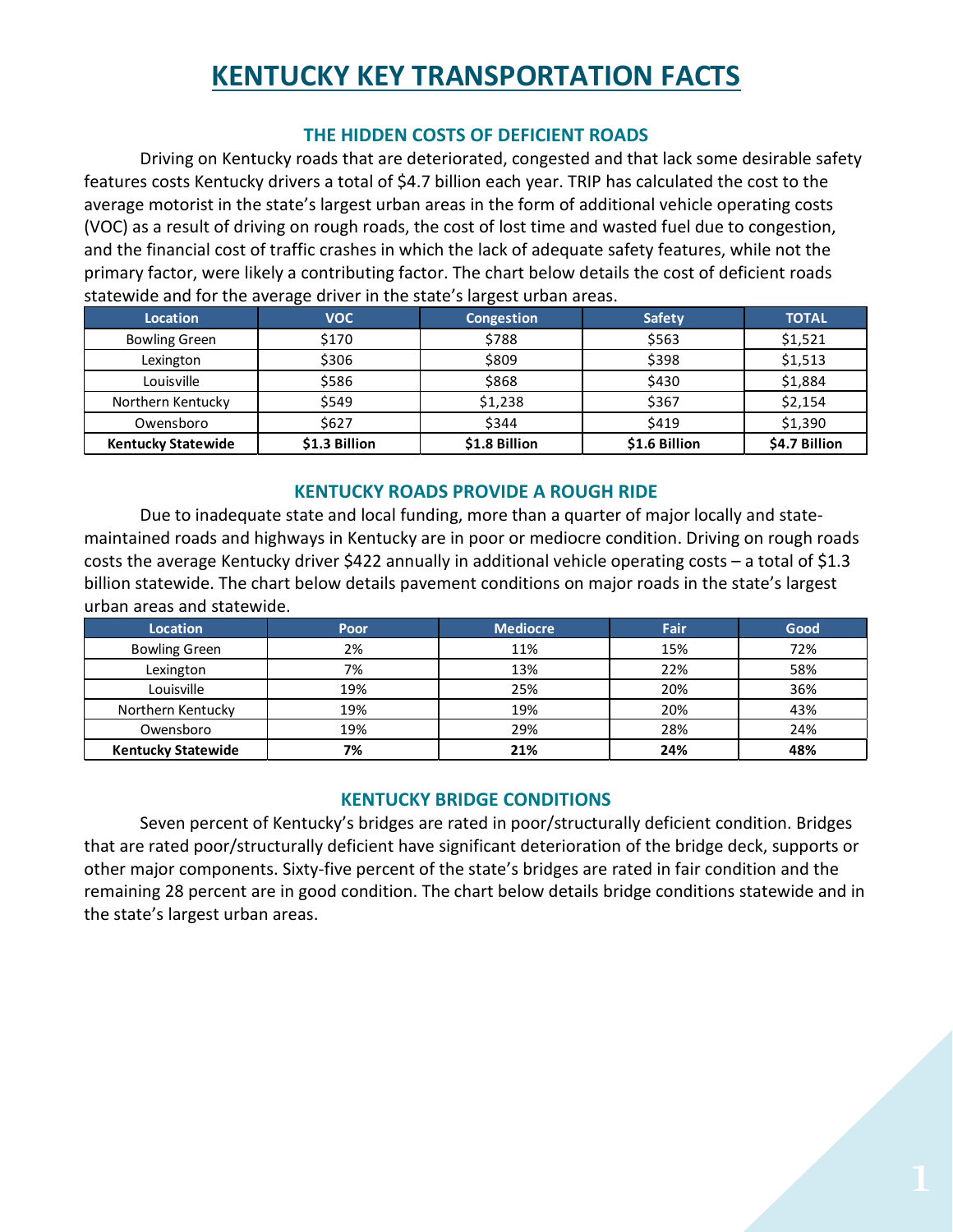| <b>Location</b>           |               | <b>POOR/STRUCTURALLY</b><br><b>DEFICIENT</b> | <b>FAIR</b>   |              | <b>GOOD</b>   |              | <b>TOTAL</b>   |
|---------------------------|---------------|----------------------------------------------|---------------|--------------|---------------|--------------|----------------|
|                           | <b>Number</b> | <b>Share</b>                                 | <b>Number</b> | <b>Share</b> | <b>Number</b> | <b>Share</b> | <b>BRIDGES</b> |
| <b>Bowling Green</b>      | 17            | 5%                                           | 264           | 80%          | 48            | 15%          | 329            |
| Lexington                 | 29            | 4%                                           | 516           | 71%          | 183           | 25%          | 728            |
| Louisville                | 110           | 6%                                           | 1163          | 69%          | 421           | 25%          | 1694           |
| Northern Kentucky         | 38            | 6%                                           | 388           | 57%          | 251           | 37%          | 677            |
| Owensboro                 | 14            | 5%                                           | 214           | 76%          | 55            | 19%          | 283            |
| <b>KENTUCKY STATEWIDE</b> | 990           | 7%                                           | 9,331         | 65%          | 4,089         | 28%          | 14,410         |

#### **TRAFFIC CONGESTION IN KENTUCKY CAUSES DELAYS**

In 2020, the state's transportation system carried 46.5 billion annual vehicle miles of travel (VMT). Congested roads choke commuting and commerce and cost Kentucky drivers \$1.8 billion each year in the form of lost time and wasted fuel. In the most congested urban areas, drivers lose up to \$1,238 annually in the loss of 50 hours and the waste of 24 gallons of fuel due to traffic congestion. Due to the Covid-19 pandemic, vehicle travel in Kentucky dropped by as much as 36 percent in April 2020 (as compared to vehicle travel during the same month the previous year), but rebounded to four percent above November 2019 volume by November 2021. The chart below shows the annual number of hours lost to congestion per driver and the average cost per driver of lost time and wasted fuel due to congestion in the state's largest urban areas.

| Location             | <b>Hours Lost</b> | <b>Congestion Cost</b> | <b>Wasted Fuel in Gallons</b> |
|----------------------|-------------------|------------------------|-------------------------------|
| <b>Bowling Green</b> | 34                | \$788                  |                               |
| Lexington            | 35                | \$809                  |                               |
| Louisville           | 46                | \$868                  | 19                            |
| Northern Kentucky    | 50                | \$1,238                | 24                            |
| Owensboro            | 14                | \$344                  |                               |

#### **KENTUCKY TRAFFIC SAFETY AND FATALITIES**

A total of 3,833 people were killed in traffic crashes in Kentucky from 2015-2019, an average of 767 annual fatalities. In 2019, Kentucky had 1.48 traffic fatalities for every 100 million miles traveled, the fourth highest in the U.S. and higher than the national average of 1.11. The fatality rate on Kentucky's non-interstate rural roads is more than two and a half times higher than on all other roads in the state (2.49 fatalities per 100 million vehicle miles of travel vs 0.9). From 2015 to 2019, there were 75 pedestrian and eight bicycle fatalities in Kentucky, 11 percent of the total number of traffic fatalities in the state.

| Year           | <b>Total Fatalities</b> | <b>Pedestrian Fatalities</b> | <b>Bicycle Fatalities</b> | <b>Share Bike and Ped.</b> |
|----------------|-------------------------|------------------------------|---------------------------|----------------------------|
| 2015           | 761                     | 67                           |                           | 10%                        |
| 2016           | 834                     | 81                           |                           | 11%                        |
| 2017           | 782                     | 83                           |                           | 12%                        |
| 2018           | 724                     | 73                           | 10                        | 11%                        |
| 2019           | 732                     | 73                           |                           | 11%                        |
| <b>TOTAL</b>   | 3,833                   | 377                          | 38                        | 11%                        |
| <b>AVERAGE</b> | 767                     | 75                           |                           | 11%                        |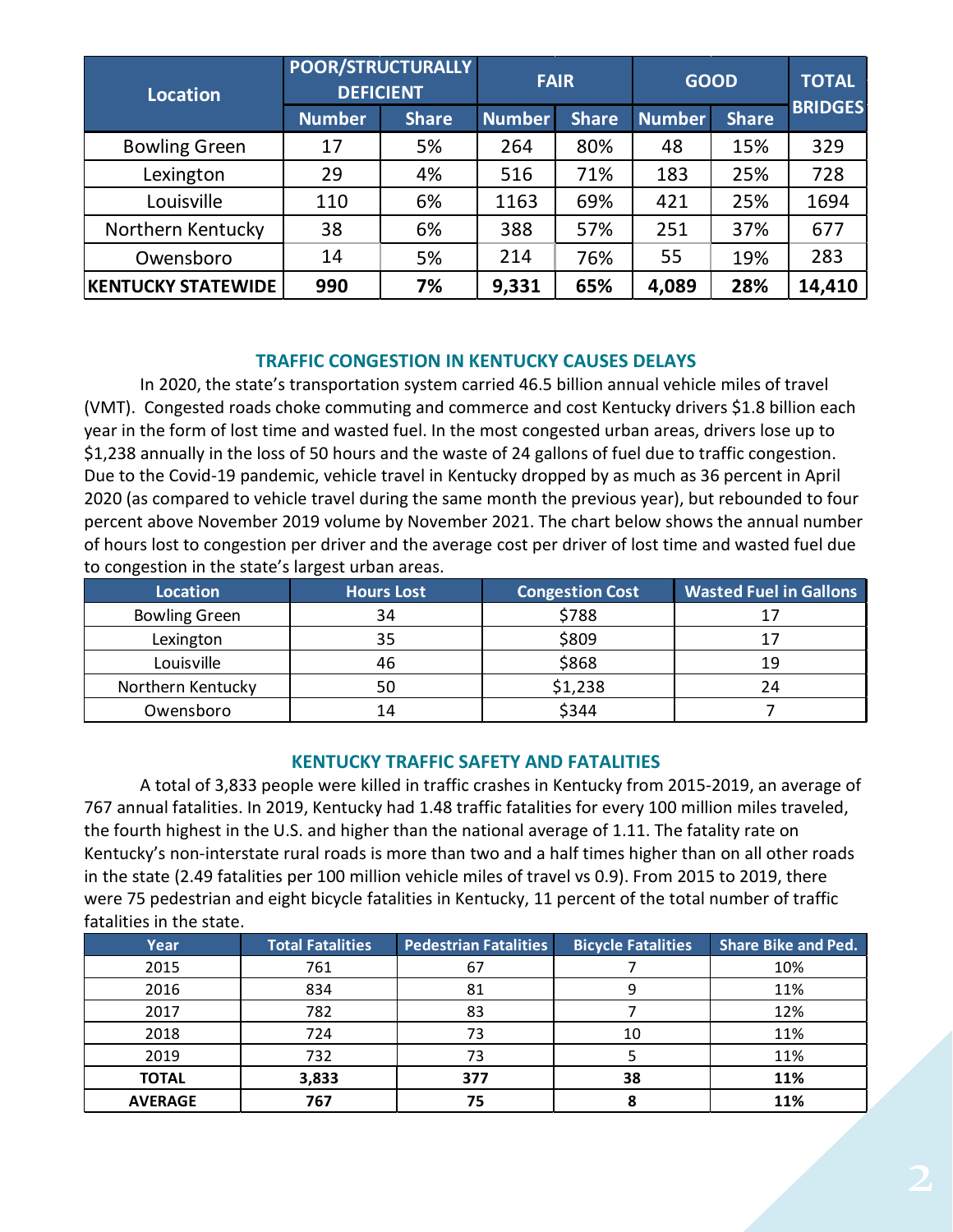Traffic crashes imposed a total of \$4.9 billion in economic costs in Kentucky in 2019 and traffic crashes in which a lack of adequate roadway safety features, while not the primary factor, were likely a contributing factor imposed \$1.6 billion in economic costs. The chart below details the average number of people killed in traffic crashes in the state's largest urban areas between 2015 and 2019, and the cost of traffic crashes per driver.

| Location             | <b>Avg. Fatalities</b> | <b>Safety Cost</b> |
|----------------------|------------------------|--------------------|
| <b>Bowling Green</b> | 30                     | \$563              |
| Lexington            | 68                     | \$398              |
| Louisville           | 165                    | \$430              |
| Northern Kentucky    | 50                     | \$367              |
| Owensboro            | 13                     | \$419              |

#### **KENTUCKY TRANSPORTATION FUNDING**

The level of highway investment in Kentucky is likely to increase as a result of the five-year federal [Infrastructure Investment and Jobs Act](https://www.congress.gov/bill/117th-congress/house-bill/3684/text) (IIJA), signed into law in November 2021, which will provide \$5.1 billion for road, highway, bridge investment in Kentucky over the next five years, including a 35 percent funding increase in FY 2022.

The additional federal highway funds available in Kentucky will partially offset the significant drop in revenue from Kentucky's variable state motor fuel tax, which, in 2015, dropped from 32.5 cents per gallon to 26 cents per gallon, resulting in a loss of revenue of approximately \$1.2 billion since 2015.

Increased federal transportation investment in Kentucky will also be helpful in addressing Kentucky's transportation funding shortfall and in funding five transportation mega-projects. The Kentucky Transportation Cabinet (KYTC) has determined that there is an annual \$900 million shortfall in needed highway funding and an annual \$157 million shortfall in needed municipal and county road funding.<sup>1</sup> The state will also need to invest a total of \$3.3 billion to fund five transportation megaprojects: The Brent Spence bridge, the I-69 Corridor/Henderson Bridge, the Northern Kentucky outer loop, the Mountain Parkway expansion and the completion of the US 460 corridor.

The ability of revenue from Kentucky's motor fuel tax – a critical source of state transportation funds – to keep pace with the state's future transportation needs is likely to erode as a result of increasing vehicle fuel efficiency and the increasing use of electric vehicles. The average fuel efficiency of U.S. passenger vehicles increased from 20 miles per gallon in 2010 to 24.5 miles per gallon in 2020. Average fuel efficiency is expected to increase another 31 percent by 2030, to 32 miles per gallon, and increase 51 percent by 2040, to 37 miles per gallon. The share of electric vehicles of total passenger vehicle sales in the U.S. is expected to increase to five percent by 2023 and to 60 percent by 2040, by which time they will represent approximately 30 percent of the passenger vehicle fleet.

#### **TRANSPORTATION AND ECONOMIC DEVELOPMENT**

The health and future growth of Kentucky's economy is riding on its transportation system. Each year, \$587 billion in goods are shipped to and from sites in Kentucky, mostly by truck. Increases in passenger and freight movement will place further burdens on the state's already deteriorated and congested surface transportation system. The value of freight shipped to and from sites in Kentucky, when adjusted for inflation, is expected to increase by 114 percent by 2045, and by 65 percent for goods shipped by trucks.

A [report](https://www.transportationcreatesjobs.org/pdf/Economic_Profile.pdf) by the [American Road & Transportation Builders Association](https://www.artba.org/) found that the design, construction and maintenance of transportation infrastructure in Kentucky supports approximately 47,000 full-time jobs across all sectors of the state economy. These workers earn \$1.6 billion annually.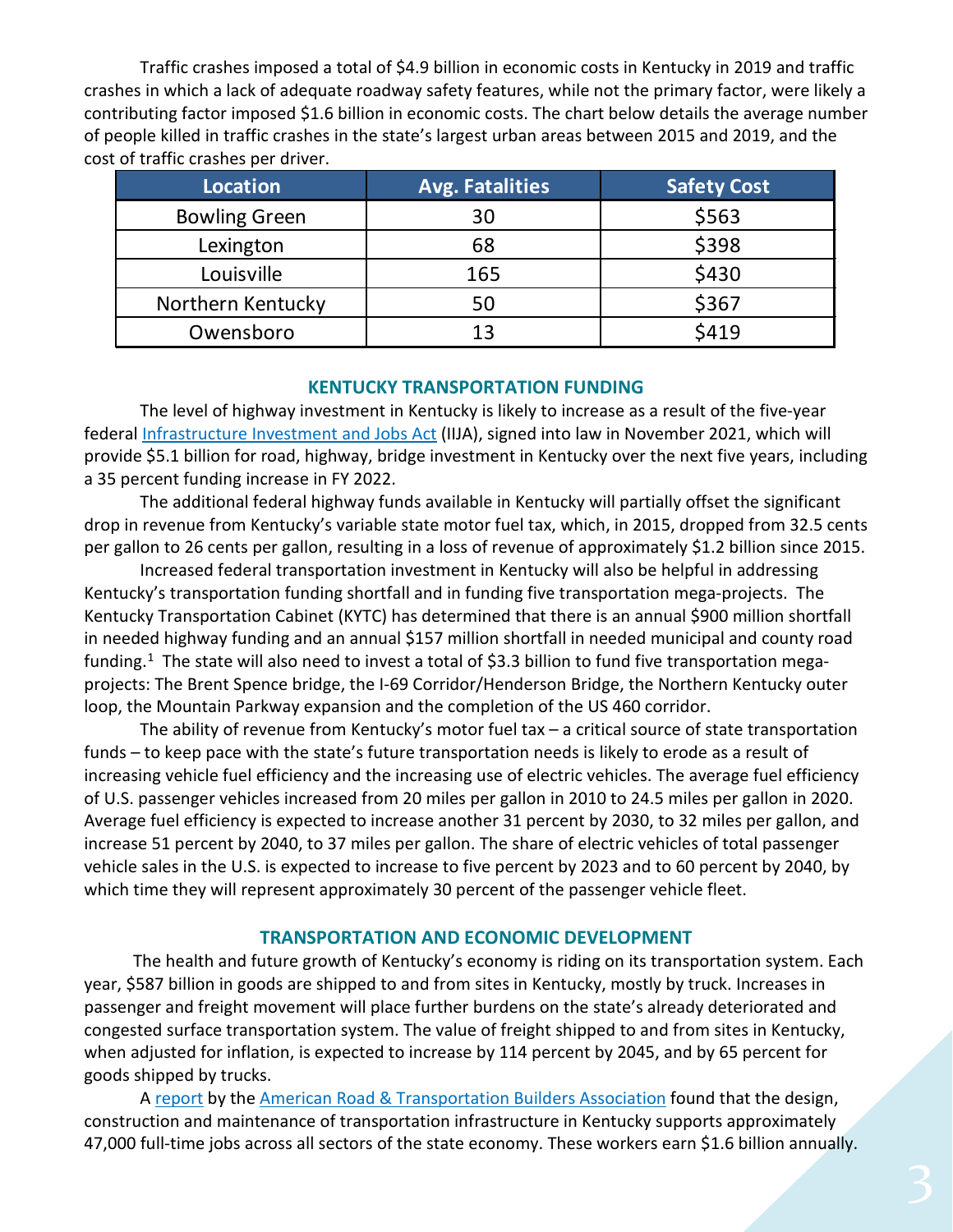Approximately 907,000 full-time jobs in Kentucky in key industries like tourism, manufacturing, retail sales and agriculture are completely dependent on the state's transportation infrastructure network.

Highway and bridge spending multiplies through the economy by stimulating additional output. A 2021 macroeconomic [analysis](https://www.artba.org/wp-content/uploads/federal-investment/iija/ARTBA_EIA_IIJA_Report_Sept2021.pdf) by [IHS Markit](https://ihsmarkit.com/index.html) found that that every dollar spent on highway and bridge improvements results in \$3.4 dollars in combined direct, indirect and induced output from industries throughout the economy, resulting in a multiplier for highway and bridge investment of 3.4

*Sources of information for this report include the Federal Highway Administration (FHWA), the Kentucky Transportation Cabinet (KYTC), the American Association of State Highway and Transportation Officials (AASHTO), the Bureau of Transportation Statistics (BTS), the U.S. Census Bureau, the Texas Transportation Institute (TTI), the American Road & Transportation Builders Association (ARTBA), HIS Markit and the National Highway Traffic Safety Administration (NHTSA). Cover page photo credit: David Golub.*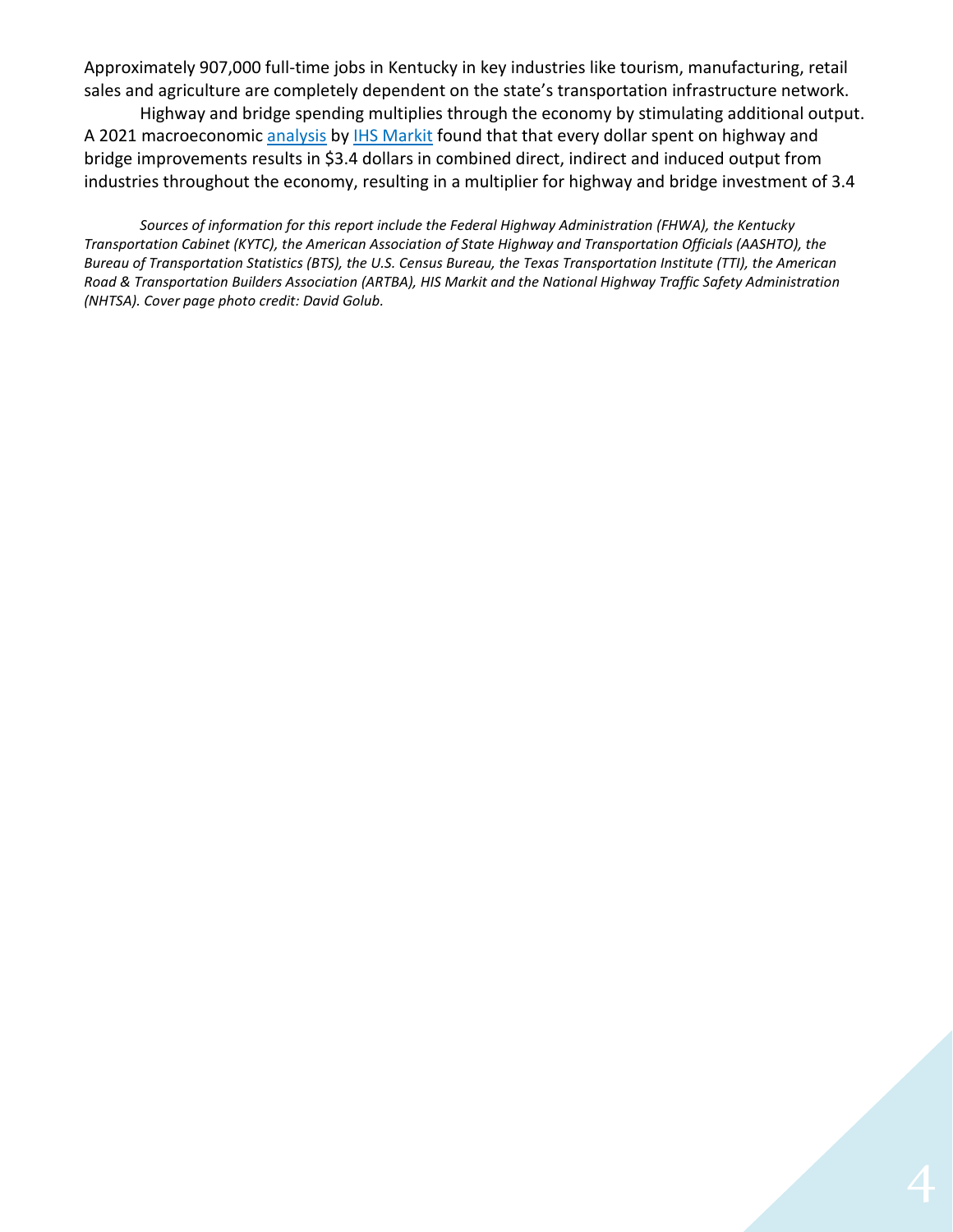### **INTRODUCTION**

Kentucky's roads, highways and bridges form vital transportation links for the state's residents, visitors and businesses, providing daily access to homes, jobs, shopping, natural resources and recreation. Modernizing Kentucky's transportation system is critical to quality of life and economic competitiveness in the Bluegrass State. Inadequate transportation investment, which will result in deteriorated transportation facilities and diminished access, will negatively affect Kentucky's economic competitiveness and quality of life.

The need for a reliable transportation system in Kentucky has been reinforced during the ongoing response to the coronavirus pandemic, which has placed increased importance on the ability of a region's transportation network to support a reliable supply chain.

To foster growth, maintain its level of economic competitiveness and achieve further economic growth, Kentucky will need to maintain and modernize its roads, highways and bridges by improving the physical condition of its transportation network and enhancing the system's ability to provide efficient, reliable and safe mobility for residents, visitors and businesses. Making needed improvements to Kentucky's roads, highways, bridges and transit systems could also provide a significant boost to the state's economy by creating jobs in the short term and stimulating long-term economic growth as a result of enhanced mobility and access.

This report examines the condition, use and safety of Kentucky's roads, highways and bridges, and the state's future mobility needs. Sources of information for this report include the Kentucky Transportation Cabinet (KYTC), the Federal Highway Administration (FHWA), the American Association of State Highway and Transportation Officials (AASHTO), the Bureau of Transportation Statistics (BTS), the U.S. Census Bureau, the Texas Transportation Institute (TTI), the American Road & Transportation Builders Association (ARTBA), and the National Highway Traffic Safety Administration (NHTSA).

In addition to statewide data, the TRIP report includes regional data for the Bowling Green, Lexington, Louisville, Northern Kentucky and Owensboro urban areas. An urban area is defined as a region's municipalities and surrounding suburbs for pavement condition and congestion data; bridge and traffic fatality data include a region's major counties.<sup>[2](#page-15-1)</sup>

#### **POPULATION, TRAVEL AND ECONOMIC TRENDS IN KENTUCKY**

Kentucky motorists and businesses require a high level of personal and commercial mobility. To foster quality of life and spur continued economic growth, it is critical that the state provide a safe and modern transportation system that can accommodate future growth in population, tourism, business, recreation and vehicle travel.

Kentucky's population was approximately 4.5 million residents in 2020, an 11 percent increase since 2000.<sup>3</sup> Kentucky had approximately three million licensed drivers in 2019.<sup>[4](#page-15-3)</sup> From 2000 to 2020, Kentucky's gross domestic product (GDP), a measure of the state's economic output, increased by 21 percent, when adjusted for inflation.<sup>5</sup> U.S. GDP increased 40 percent during the same period.<sup>[6](#page-15-5)</sup> In 2020, the state's transportation system carried 46.5 billion annual vehicle miles of travel (VMT).<sup>[7](#page-15-6)</sup> Due to the Covid-19 pandemic, vehicle travel in Kentucky dropped by as much as 36 percent in April 2020 (as compared to vehicle travel during the same month the previous year), but rebounded to four percent above November 2019 levels by November 2021.<sup>[8](#page-15-7)</sup>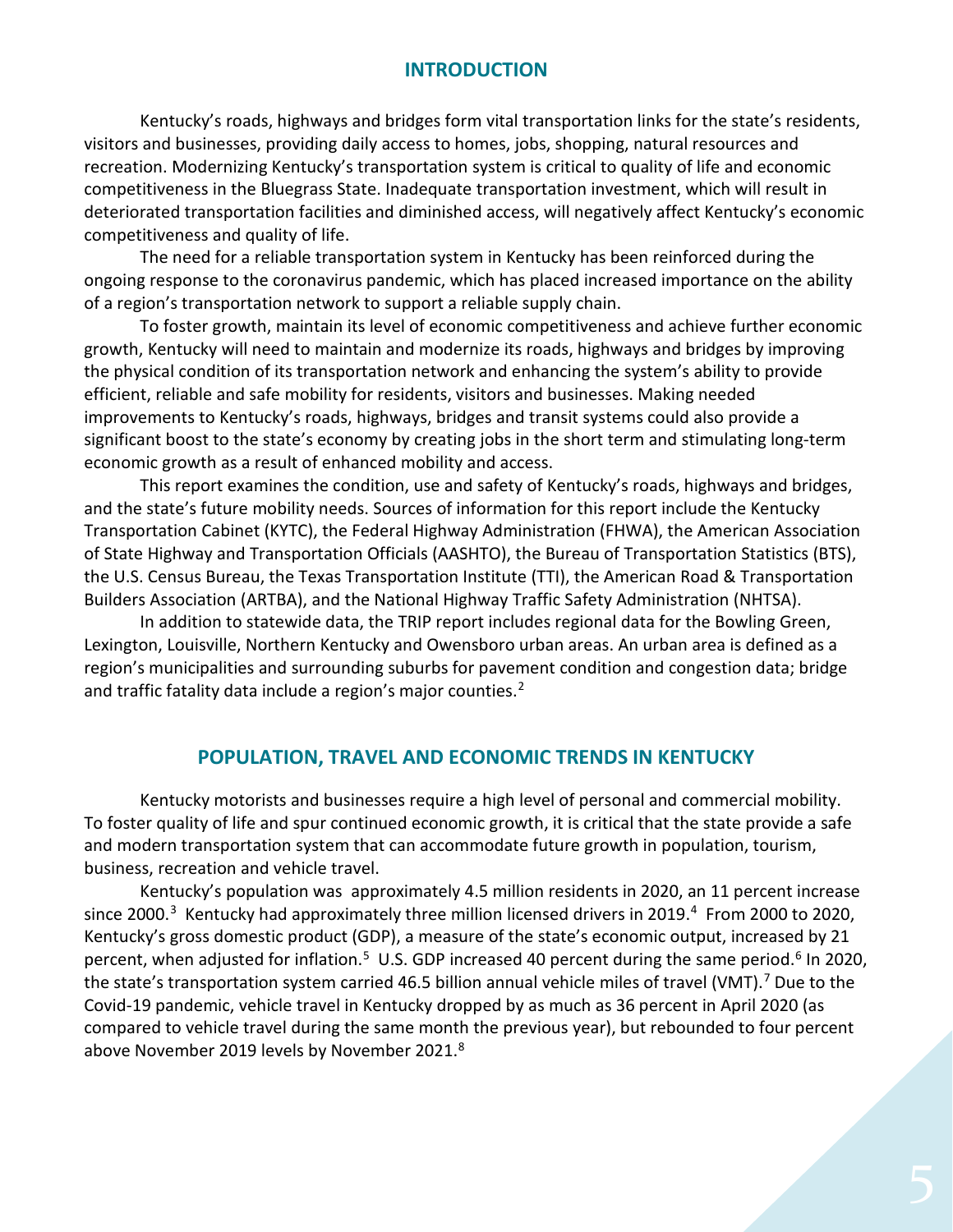# **CONDITION OF KENTUCKY ROADS**

The life cycle of Kentucky's roads is greatly affected by the state and local governments' ability to perform timely maintenance and upgrades to ensure that road and highway surfaces last as long as possible.

The pavement data in this report, which is for all arterial and collector roads and highways, is provided by the Federal Highway Administration (FHWA), based on data submitted annually by the Kentucky Transportation Cabinet on the condition of major state and locally maintained roads and highways. Pavement data for Interstate highways and other principal arterials is collected for all system mileage, whereas pavement data for minor arterial and all collector roads and highways is based on sampling portions of roadways as prescribed by FHWA to ensure the data collected is adequate to provide an accurate assessment of pavement conditions on these roads and highways.

Statewide, 28 percent of Kentucky's major roads are in poor or mediocre condition. Seven percent of Kentucky's major locally and state-maintained roads are in poor condition and 21 percent are in mediocre condition.<sup>[9](#page-15-8)</sup> Twenty-four percent of Kentucky's major roads are in fair condition and the remaining 48 percent are in good condition.<sup>[10](#page-15-9)</sup>

Pavements in poor condition provide a noticeable reduction in ride quality and often have visible signs of deterioration including potholes, cracking or rutting, and frequently have deterioration in the pavement's subbase, which will often require costly reconstruction to address. Pavements in mediocre condition provide intermittent reductions in ride quality and often show signs of pavement deterioration, yet may still be able to avoid the need for reconstruction with immediate preservation work. Roads in fair condition may have some intermittent reduction in ride quality and signs of deterioration, and can be improved with cost-effective roadway preservation treatments. Roads in good condition provide a smooth ride and can be maintained in good condition with ongoing pavement preservation treatments.

Sixteen percent of Kentucky's major locally and state-maintained urban roads and highways have pavements rated in poor condition and 24 percent are in mediocre condition.<sup>11</sup> Twenty-one percent of Kentucky's major urban roads are rated in fair condition and the remaining 39 percent are rated in good condition.<sup>12</sup>

Five percent of Kentucky's major locally and state-maintained rural roads and highways have pavements rated in poor condition and 20 percent are in mediocre condition.<sup>13</sup> Twenty-five percent of Kentucky's major rural roads are rated in fair condition and the remaining 50 percent are rated in good condition.[14](#page-15-13) The chart below details pavement conditions on major urban roads in the state's largest urban areas and statewide. [15](#page-15-14)

| <u>and the community and community and community and community and community and community and community and community of the community of the community of the community of the community of the community of the community of </u> |      |                 |      |      |  |
|--------------------------------------------------------------------------------------------------------------------------------------------------------------------------------------------------------------------------------------|------|-----------------|------|------|--|
| <b>Location</b>                                                                                                                                                                                                                      | Poor | <b>Mediocre</b> | Fair | Good |  |
| <b>Bowling Green</b>                                                                                                                                                                                                                 | 2%   | 11%             | 15%  | 72%  |  |
| Lexington                                                                                                                                                                                                                            | 7%   | 13%             | 22%  | 58%  |  |
| Louisville                                                                                                                                                                                                                           | 19%  | 25%             | 20%  | 36%  |  |
| Northern Kentucky                                                                                                                                                                                                                    | 19%  | 19%             | 20%  | 43%  |  |
| Owensboro                                                                                                                                                                                                                            | 19%  | 29%             | 28%  | 24%  |  |
| <b>Kentucky Statewide</b>                                                                                                                                                                                                            | 7%   | 21%             | 24%  | 48%  |  |

#### **Chart 1. Pavement conditions on major roads in Kentucky's largest urban areas and statewide.**

**Source: TRIP analysis of Federal Highway Administration data.** 

Pavement failure is caused by a combination of traffic, moisture and climate. Moisture often works its way into road surfaces and the materials that form the road's foundation. Road surfaces at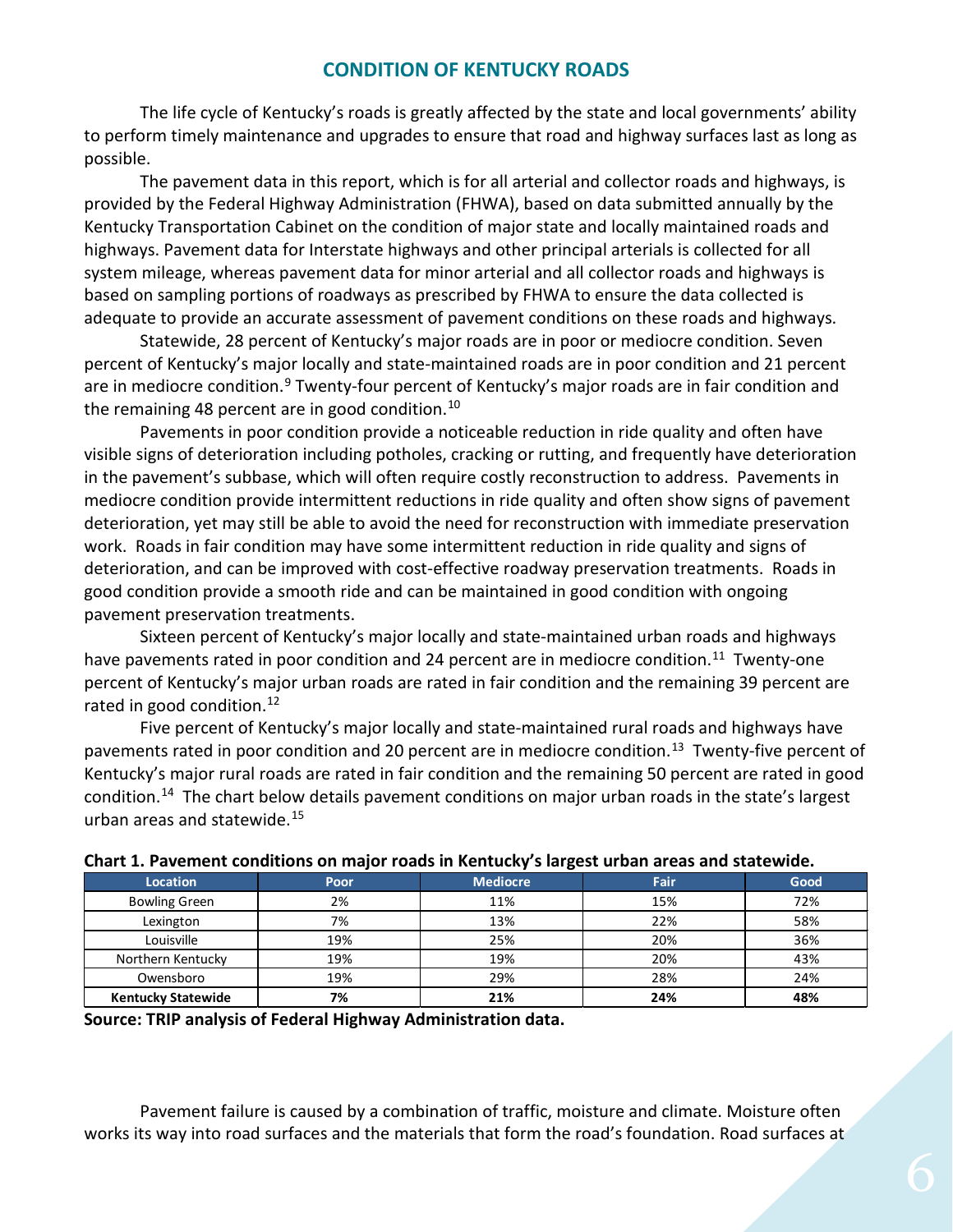intersections are more prone to deterioration because the slow-moving or standing loads occurring at these sites subject the pavement to higher levels of stress. It is critical that roads are fixed before they require major repairs because reconstructing roads costs approximately four times more than resurfacing them.<sup>[16](#page-15-15)</sup> As roads and highways continue to age, they will reach a point of deterioration where routine paving and maintenance will not be adequate to keep pavement surfaces in good condition and costly reconstruction of the roadway and its underlying surfaces will become necessary.





**Source: North Carolina DOT (2016). [2016 Maintenance Operations and Performance Analysis Report](https://connect.ncdot.gov/resources/Asset-Management/MSADocuments/2016%20Maintenance%20Operations%20and%20Performance%20Analysis%20Report%20(MOPAR).pdf)**

Long-term repair costs increase significantly when road and bridge maintenance is deferred, as road and bridge deterioration accelerates later in the service life of a transportation facility and requires more costly repairs. A [report on maintaining pavements](https://www.yumpu.com/en/document/view/9021768/pavement-maintenance-cornell-local-roads-program-cornell-/4) found that every \$1 of deferred maintenance on roads and bridges costs an additional \$4 to \$5 in needed future repairs. $^{17}$  $^{17}$  $^{17}$ 



# **THE COST TO MOTORISTS OF ROADS IN INADEQUATE CONDITION**

TRIP has calculated the additional cost to motorists of driving on roads in poor, mediocre or fair condition. When roads are in poor, mediocre or fair condition – which may include potholes, rutting or rough surfaces – the cost to operate and maintain a vehicle increases. These additional vehicle operating costs (VOC) include accelerated vehicle depreciation, additional vehicle repair costs, increased fuel consumption and increased tire wear. TRIP estimates that additional VOC borne by Kentucky motorists as a result of deteriorated road conditions is \$1.3 billion annually, an average of \$422 per driver statewide.<sup>[18](#page-15-17)</sup> The chart below details additional VOC per motorist in the state's largest urban areas.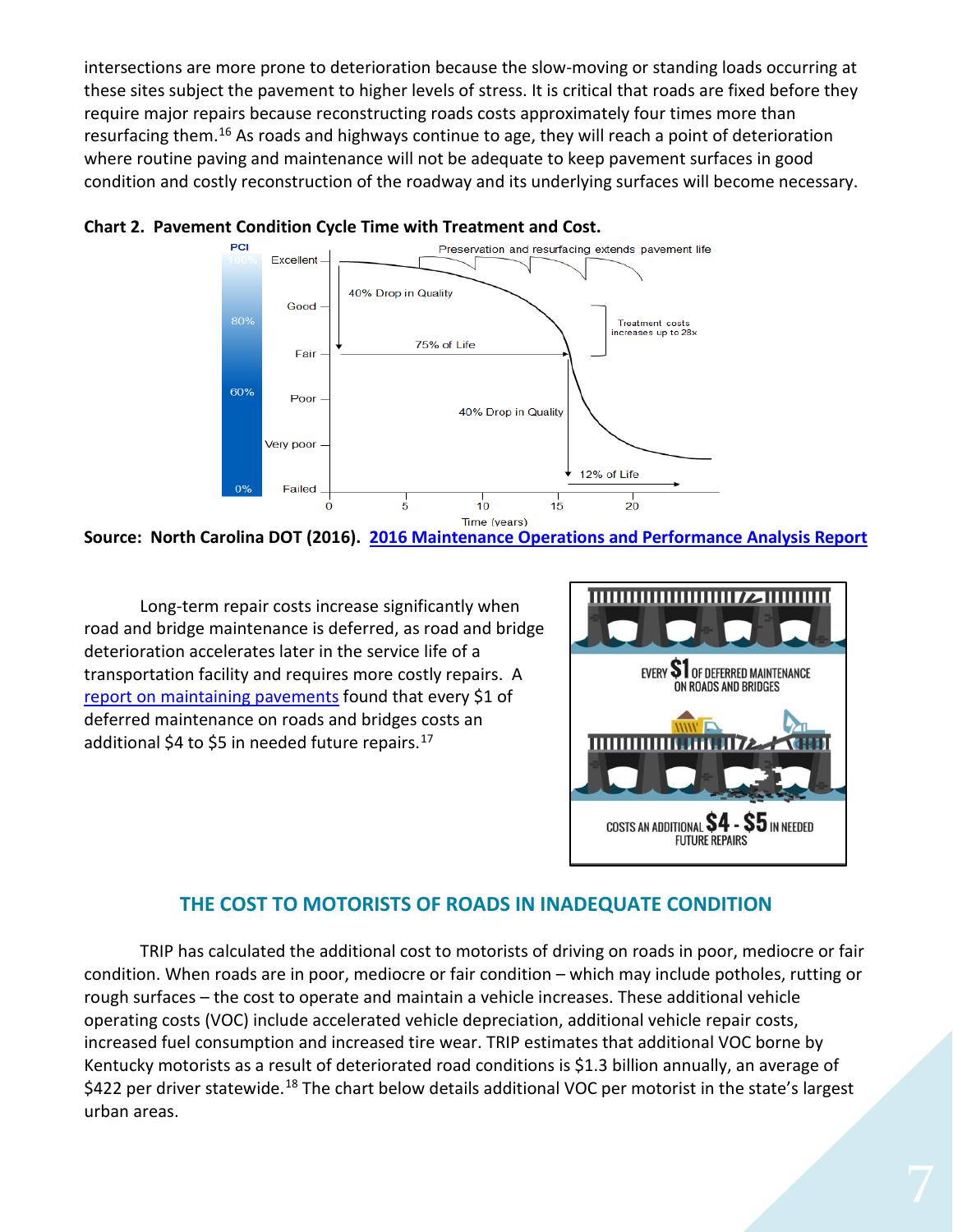**Chart 3. Annual vehicle operating costs per motorist and total gallons of fuel wasted annually as a result of driving on deteriorated roads.**

| Location                  | <b>VOC</b>    |  |
|---------------------------|---------------|--|
| <b>Bowling Green</b>      | \$170         |  |
| Lexington                 | \$306         |  |
| Louisville                | \$586         |  |
| Northern Kentucky         | \$549         |  |
| Owensboro                 | \$627         |  |
| <b>Kentucky Statewide</b> | \$1.3 Billion |  |

#### **Source: TRIP estimates.**

Additional vehicle operating costs have been calculated in the Highway Development and Management Model (HDM), which is recognized by the U.S. Department of Transportation and more than 100 other countries as the definitive analysis of the impact of road conditions on vehicle operating costs. The HDM report is based on numerous studies that have measured the impact of various factors, including road conditions, on vehicle operating costs.<sup>[19](#page-15-18)</sup> The HDM study found that road deterioration increases ownership, repair, fuel and tire costs. The report found that deteriorated roads accelerate the pace of depreciation of vehicles and the need for repairs because the stress on the vehicle increases in proportion to the level of roughness of the pavement surface. Similarly, tire wear and fuel consumption increase as roads deteriorate since there is less efficient transfer of power to the drive train and additional friction between the road and the tires.

TRIP's additional VOC estimate is based on taking the average number of miles driven annually by a motorist, calculating current VOC based on [AAA's driving cost estimates](https://newsroom.aaa.com/wp-content/uploads/2021/08/2021-YDC-Brochure-Live.pdf) and then using the HDM model to estimate the additional VOC paid by drivers as a result of substandard roads.<sup>20</sup> Additional research on the impact of road conditions on fuel consumption by the Texas Transportation Institute (TTI) is also factored into TRIP's vehicle operating cost methodology.

# **BRIDGE CONDITIONS IN KENTUCKY**

Kentucky's bridges form key links in the state's highway system, providing communities and individuals access to employment, schools, shopping and medical facilities, and facilitating commerce and access for emergency vehicles.

Seven percent (990 of 14,410) of Kentucky's locally and state-maintained bridges are rated in poor/structurally deficient condition.<sup>[21](#page-15-20)</sup> This includes all bridges that are 20 feet or more in length. A bridge is deemed poor/structurally deficient if there is significant deterioration of the bridge deck, supports or other major components.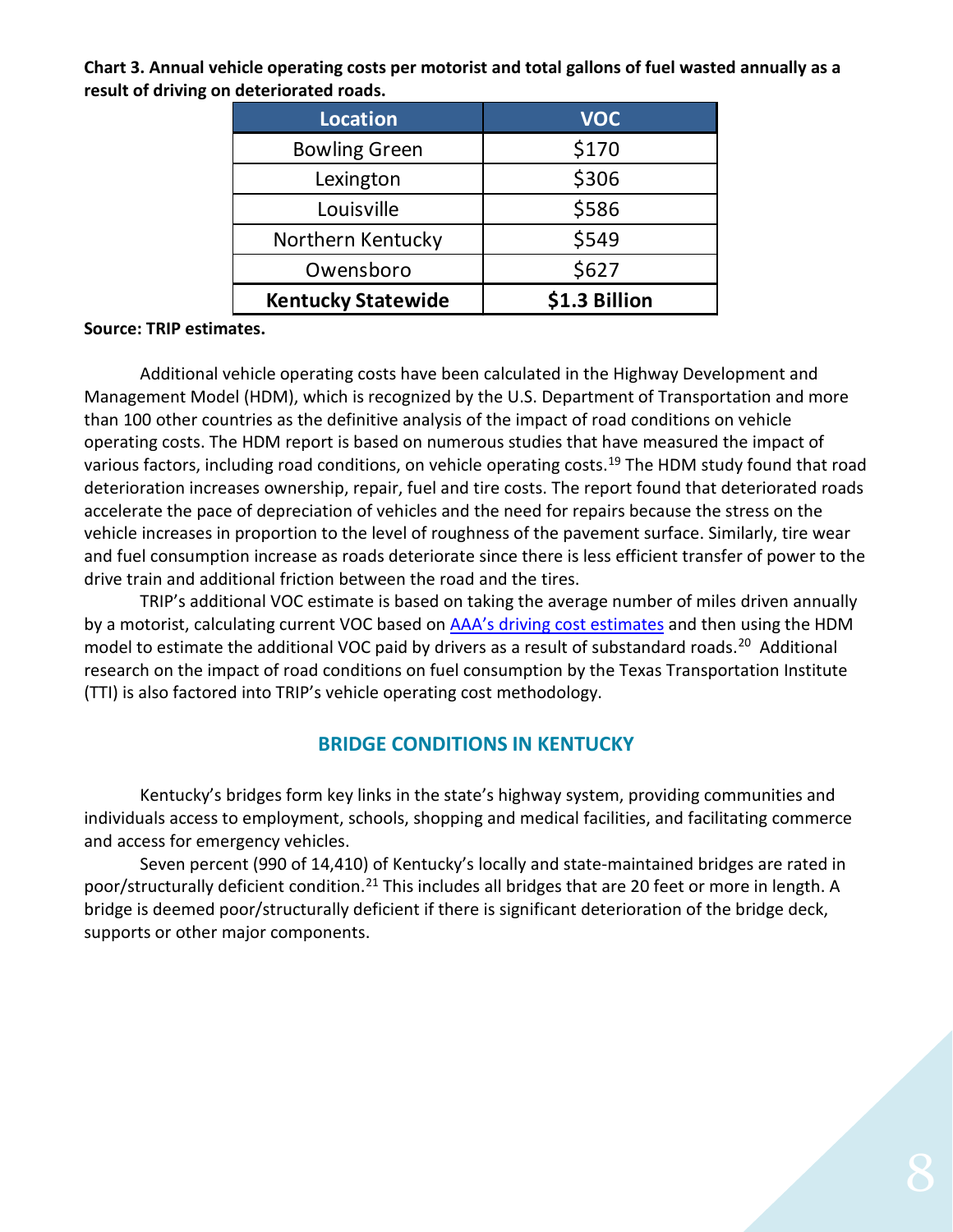Bridges that are poor/structurally deficient may be posted for lower weight limits or closed if their condition warrants such action. Deteriorated bridges can have a significant impact on daily life. Restrictions on vehicle weight may cause many vehicles – especially emergency vehicles, commercial trucks, school buses and farm equipment – to use alternate routes to avoid posted bridges. Redirected trips also lengthen travel time, waste fuel and reduce the efficiency of the local economy.

Sixty-five percent (9,331 of 14,410) of Kentucky's locally and state-maintained bridges are rated in fair condition.[22](#page-15-21) A fair rating indicates that a bridge's structural elements are sound but minor deterioration has occurred to the bridge's deck, substructure or superstructure. The remaining 28 percent (4,089 of 14,410) of the state's bridges are rated in good condition.<sup>[23](#page-15-22)</sup>

The chart below shows the condition of bridges statewide and in Kentucky's largest urban areas.

#### **Bridge structural elements**

Using the National Bridge Inventory rating scale, inspectors rate these three structural elements for each bridge:



Superstructure: The portion of the bridge that supports the deck and connects one substructure element to another.

Substructure: The portion of the bridge that supports the superstructure and distributes all bridge loads to below-ground bridge footings.

Culvert (not pictured): A pipe or small structure used for drainage under a road, railroad or other embankment. A culvert gets one overall rating.

SOURCE Michigan Department of Transportation

| <b>Location</b>           | <b>PUUN/3INULIUNALLI</b><br><b>DEFICIENT</b> |              | <b>FAIR</b>   |              | <b>GOOD</b>   |              | <b>TOTAL</b>   |
|---------------------------|----------------------------------------------|--------------|---------------|--------------|---------------|--------------|----------------|
|                           | <b>Number</b>                                | <b>Share</b> | <b>Number</b> | <b>Share</b> | <b>Number</b> | <b>Share</b> | <b>BRIDGES</b> |
| <b>Bowling Green</b>      | 17                                           | 5%           | 264           | 80%          | 48            | 15%          | 329            |
| Lexington                 | 29                                           | 4%           | 516           | 71%          | 183           | 25%          | 728            |
| Louisville                | 110                                          | 6%           | 1163          | 69%          | 421           | 25%          | 1694           |
| Northern Kentucky         | 38                                           | 6%           | 388           | 57%          | 251           | 37%          | 677            |
| Owensboro                 | 14                                           | 5%           | 214           | 76%          | 55            | 19%          | 283            |
| <b>KENTUCKY STATEWIDE</b> | 990                                          | 7%           | 9,331         | 65%          | 4,089         | 28%          | 14,410         |

#### **Chart 4. Bridge conditions statewide and in Kentucky's largest urban areas. POOR/STRUCTURALLY**

**Source: TRIP analysis of Federal Highway Administration National Bridge Inventory (2021).**

The service life of bridges can be extended by performing routine maintenance such as resurfacing decks, painting surfaces, ensuring that a facility has good drainage and replacing deteriorating components. But most bridges will eventually require more costly reconstruction or major rehabilitation to remain operable.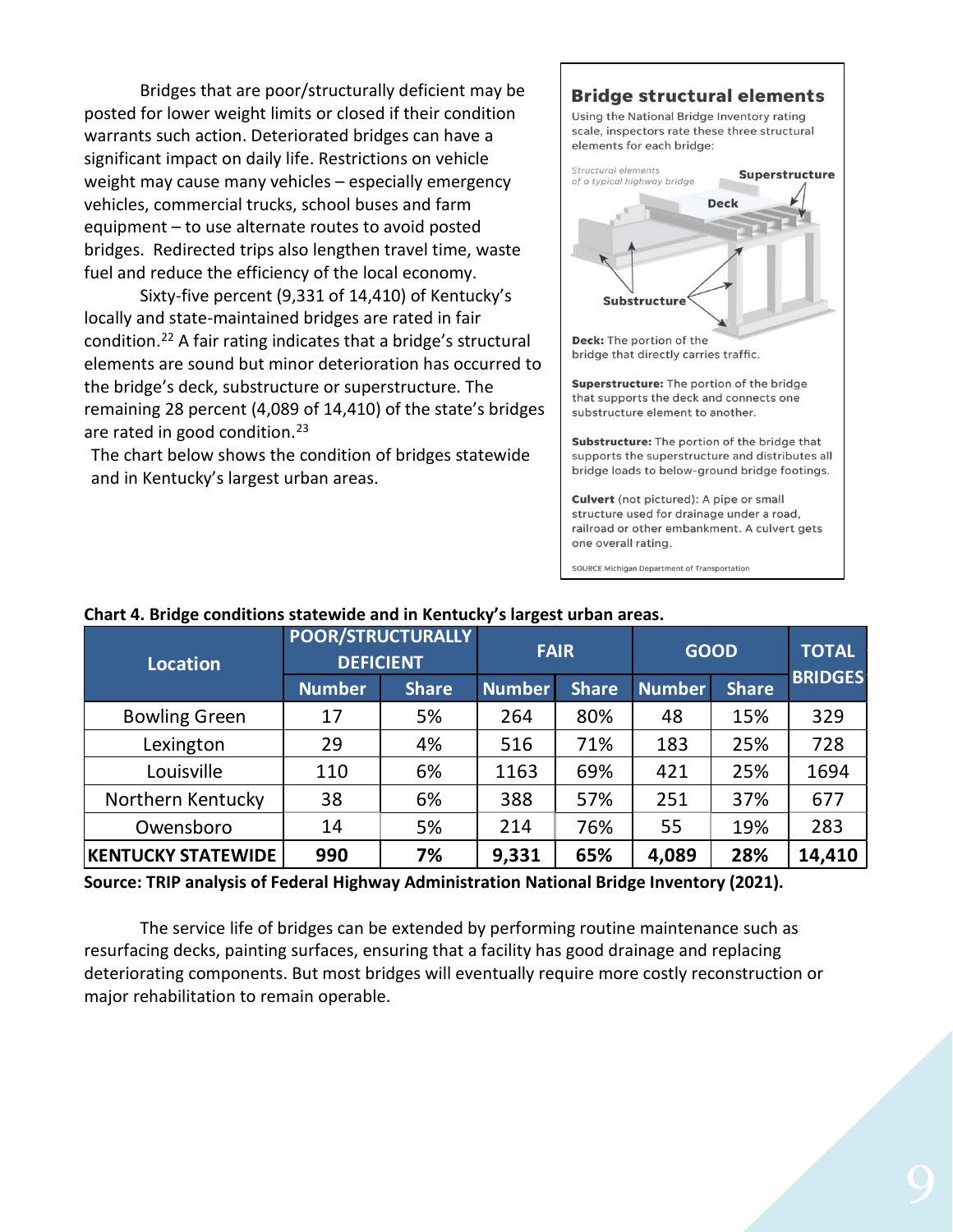# **TRAFFIC SAFETY IN KENTUCKY**

A total of 3,833 people were killed in Kentucky traffic crashes from 2015 to 2019, an average of 767 fatalities per year.<sup>[24](#page-15-23)</sup> Kentucky's overall traffic fatality rate of 1.48 fatalities per 100 million vehicle miles of travel in 2019 is the fourth highest in the U.S. and higher than the national average of  $1.11^{25}$  $1.11^{25}$  $1.11^{25}$ The fatality rate on Kentucky's non-interstate rural roads is more than two and a half times higher than on all other roads in the state (2.49 fatalities per 100 million vehicle miles of travel vs 0.90).<sup>[26](#page-15-25)</sup> While Kentucky's rural roads account for only 37 percent of vehicle travel in the state, 62 percent of fatalities occur on Kentucky's rural roads.[27](#page-15-26) From 2015 to 2019, there were 377 pedestrian and 38 bicycle fatalities in Kentucky, 11 percent of the total number of traffic fatalities in the state.<sup>[28](#page-15-27)</sup>

| Chart Strentacky Tranic Faturities, 2013 2013. |                         |                              |                           |                            |  |
|------------------------------------------------|-------------------------|------------------------------|---------------------------|----------------------------|--|
| Year                                           | <b>Total Fatalities</b> | <b>Pedestrian Fatalities</b> | <b>Bicycle Fatalities</b> | <b>Share Bike and Ped.</b> |  |
| 2015                                           | 761                     | 67                           |                           | 10%                        |  |
| 2016                                           | 834                     | 81                           |                           | 11%                        |  |
| 2017                                           | 782                     | 83                           |                           | 12%                        |  |
| 2018                                           | 724                     | 73                           | 10                        | 11%                        |  |
| 2019                                           | 732                     | 73                           |                           | 11%                        |  |
| <b>TOTAL</b>                                   | 3,833                   | 377                          | 38                        | 11%                        |  |
| <b>AVERAGE</b>                                 | 767                     | 75                           |                           | 11%                        |  |

# **Chart 5. Kentucky Traffic Fatalities, 2015-2019.**

**Source: National Highway Traffic Safety Administration.**

Three major factors are associated with fatal vehicle crashes: driver behavior, vehicle characteristics and roadway features. It is estimated that roadway features, while not the primary factor, are likely a contributing factor in approximately one-third of fatal traffic crashes. Roadway features that impact safety include the number of lanes, lane widths, lighting, lane markings, rumble strips, shoulders, guard rails, other shielding devices, median barriers and intersection design.

The chart below details the number of people killed in traffic crashes in the state's largest urban areas between 2015 and 2019, and the cost of traffic crashes per driver.

| Location             | <b>Avg. Fatalities</b> | <b>Safety Cost</b> |
|----------------------|------------------------|--------------------|
| <b>Bowling Green</b> | 30                     | \$563              |
| Lexington            | 68                     | \$398              |
| Louisville           | 165                    | \$430              |
| Northern Kentucky    | 50                     | \$367              |
| Owensboro            | 13                     | \$419              |

#### **Chart 6. Average fatalities between 2015 and 2019 and crash cost per driver.**

#### **Source: TRIP analysis.**

Traffic crashes in Kentucky imposed a total of \$4.9 billion in economic costs in 2019.<sup>29</sup> TRIP estimates that roadway features, while not the primary factor, were likely a contributing factor in approximately one-third of all fatal traffic crashes, resulting in \$1.6 billion in economic costs in Kentucky in 2018.<sup>[30](#page-15-29)</sup> According to a [2015 National Highway Traffic](file://EgnyteDrive/tripcloud/Shared/TRIP%20Staff%20Folders/Active%20State%20Reports%202019/Alabama/According%20to%20a%202015%20National%20Highway%20Traffic%20Safety%20Administration%20(NHTSA)%20report,) Safety Administration (NHTSA) [report,](file://EgnyteDrive/tripcloud/Shared/TRIP%20Staff%20Folders/Active%20State%20Reports%202019/Alabama/According%20to%20a%202015%20National%20Highway%20Traffic%20Safety%20Administration%20(NHTSA)%20report,) the economic costs of traffic crashes includes work and household productivity losses, property damage, medical costs, rehabilitation costs, legal and court costs, congestion costs and emergency services.<sup>[31](#page-16-0)</sup>

Improving safety on Kentucky's roadways can be achieved through further improvements in vehicle safety; improvements in driver, pedestrian, and bicyclist behavior; and, a variety of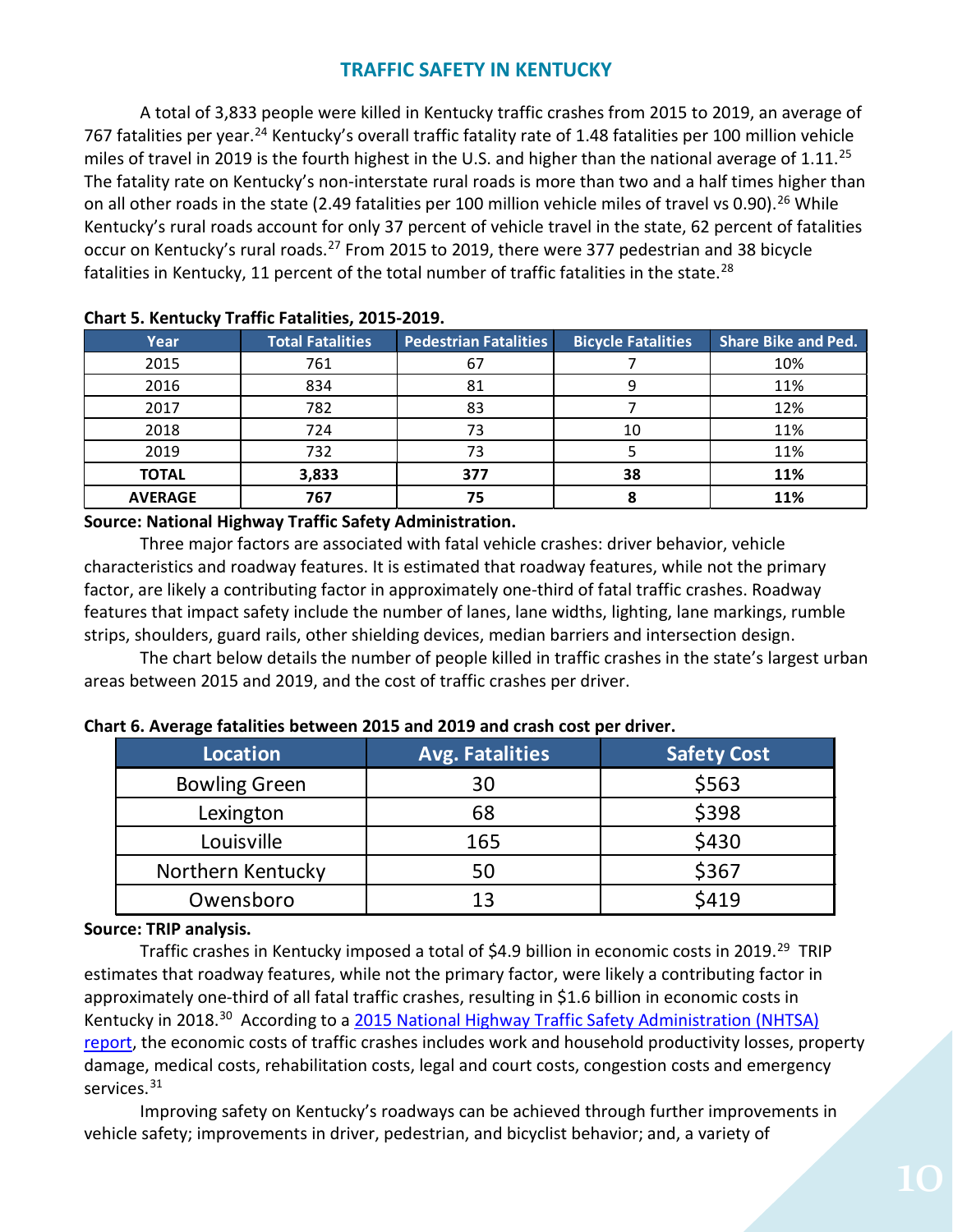improvements in roadway safety features. The severity of serious traffic crashes could be reduced through roadway improvements, where appropriate, such as converting intersections to roundabouts; removing or shielding roadside objects; the addition of left-turn lanes at intersections; the signalization of intersections; adding or improving median barriers; improved lighting; adding centerline or shoulder rumble strips; providing appropriate pedestrian and bicycle facilities, including sidewalks and bicycle lanes; providing wider lanes, wider and paved shoulders; upgrading roads from two lanes to four lanes; providing better road and lane markings; and updating rail crossings.

The U.S. has a \$146 billion backlog in needed roadway safety improvements, according to a 2017 [report](https://aaafoundation.org/wp-content/uploads/2017/05/SafetyBenefitsofHighway.pdf) from the [AAA Foundation for Traffic Safety.](https://aaafoundation.org/) The report found implementing these costeffective and needed roadway safety improvements on U.S. roadways would save approximately 63,700 lives and reduce the number of serious injuries as a result of traffic crashes by approximately 350,000 over 20 years.

# **TRAFFIC CONGESTION IN KENTUCKY**

Increasing levels of traffic congestion cause significant delays in Kentucky, particularly in its larger urban areas, choking commuting and commerce. Traffic congestion robs commuters of time and money and imposes increased costs on businesses, shippers and manufacturers, which are often passed along to the consumer. Increased levels of congestion can also reduce the attractiveness of a location to a company when considering expansion or where to locate a new facility.

Based on TTI methodology, TRIP estimates the total value of lost time and wasted fuel in Kentucky is approximately \$1.8 billion a year. The chart below shows the number of hours lost annually for each driver in the state's largest urban areas, the per-driver cost of lost time and wasted fuel due to congestion, and the total amount of additional fuel consumed annually due to traffic congestion and the average amount of fuel per driver wasted annually due to congestion.

| <b>Location</b>      | <b>Hours Lost</b> | <b>Congestion Cost</b> | <b>Wasted Fuel in Gallons</b> |
|----------------------|-------------------|------------------------|-------------------------------|
| <b>Bowling Green</b> | 34                | \$788                  |                               |
| Lexington            | 35                | \$809                  |                               |
| Louisville           | 46                | \$868                  | 19                            |
| Northern Kentucky    | 50                | \$1,238                | 24                            |
| Owensboro            | 14                | \$344                  |                               |

#### **Chart 7. Annual hours and fuel lost to congestion and congestion costs per driver.**

#### **Source: TRIP analysis of Texas Transportation Institute data**

# **TRANSPORTATION AND ECONOMIC GROWTH**

Today's culture of business demands that an area have well-maintained and efficient roads, highways and bridges if it is to remain economically competitive. Global communications and the impact of free trade in North America and elsewhere have resulted in a significant increase in freight movement, making the quality of a region's transportation system a key component in a business's ability to compete locally, nationally and internationally.

Businesses have responded to improved communications and the need to cut costs with a variety of innovations including just-in-time delivery, increased small package delivery, demand-side inventory management and e-commerce. The result of these changes has been a significant improvement in logistics efficiency as firms move from a push-style distribution system, which relies on large-scale warehousing of materials, to a pull-style distribution system, which relies on smaller, more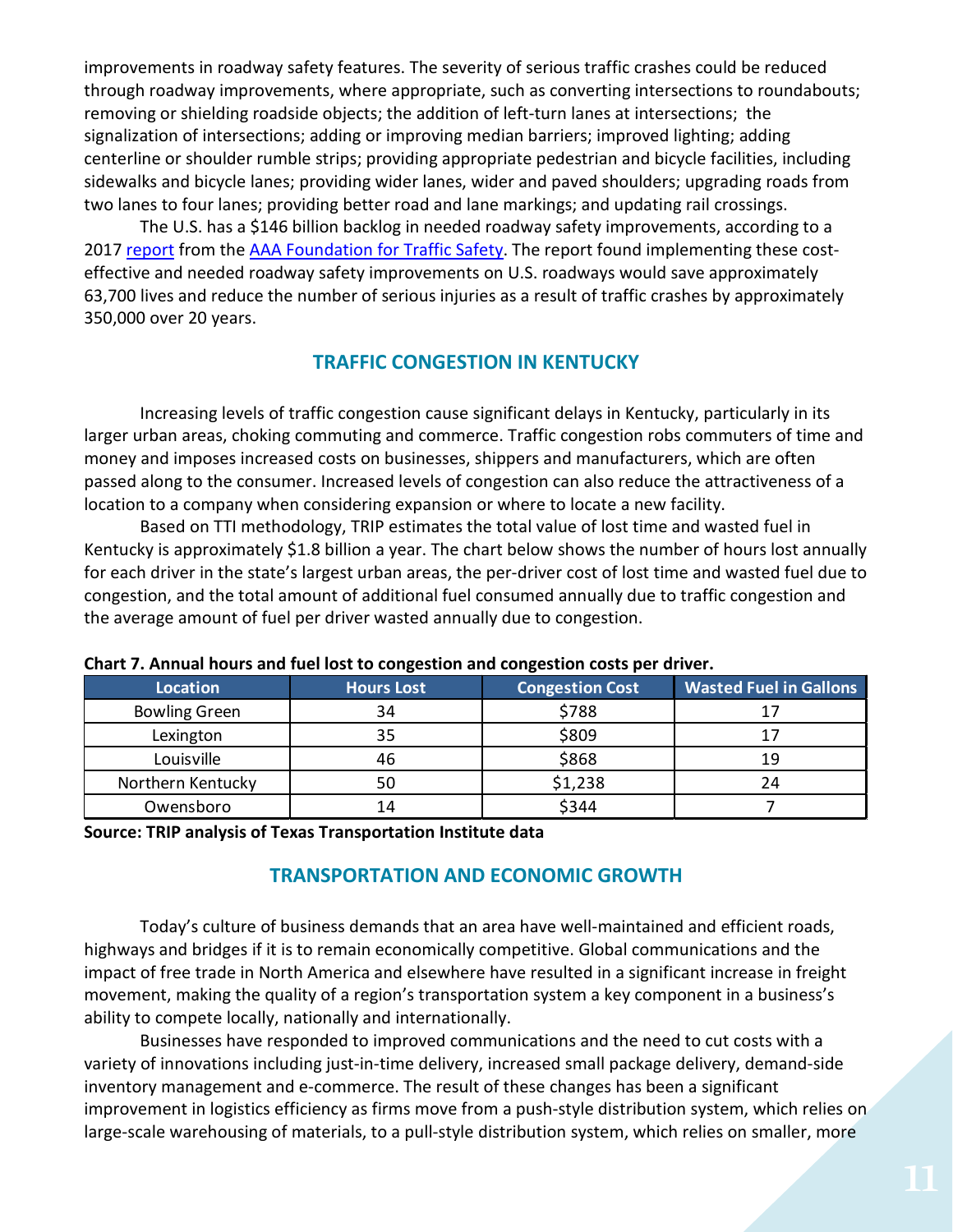strategic movement of goods. These improvements have made mobile inventories the norm, resulting in the nation's trucks literally becoming rolling warehouses.

Highways are vitally important to continued economic development in Kentucky. As the economy expands, creating more jobs and increasing consumer confidence, the demand for consumer and business products grows. In turn, manufacturers ship greater quantities of goods to market to meet this demand, a process that adds to truck traffic on the state's highways and major arterial roads.

Every year, \$587 billion in goods are shipped to and from sites in Kentucky, mostly by truck.<sup>[32](#page-16-1)</sup> Sixty-two percent of the goods shipped annually to and from sites in Kentucky are carried by truck and another 14 percent are carried by courier services or multiple-mode deliveries, which include trucking.<sup>[33](#page-16-2)</sup> The value of freight shipped to and from sites in Kentucky, in inflation-adjusted dollars, is expected to increase 114 percent by 2045 and by 65 percent for goods shipped by trucks.<sup>[34](#page-16-3)</sup>

The ability of the nation's freight transportation system to efficiently and safely accommodate the growing demand for freight movement could be hampered by inadequate transportation capacity, a lack of adequate safety features on some transportation facilities, institutional barriers to enhancing the nation's freight facilities, a lack of adequate funding for needed improvements to the freight network, and a shortage of drivers.

The need to improve the U.S. freight network is occurring at a time when the nation's freight delivery system is being transformed by advances in vehicle autonomy, manufacturing, warehousing and supply chain automation, increasing e-commerce, and the growing logistic networks being developed by Amazon and other retail organizations in response to the demand for a faster and more responsive delivery and logistics cycle.

Investments in transportation improvements in Kentucky play a critical role in the state's economy. A [report](https://www.transportationcreatesjobs.org/pdf/Economic_Profile.pdf) by the [American Road & Transportation Builders Association](https://www.artba.org/) found that the design, construction and maintenance of transportation infrastructure in Kentucky play a critical role in the state's economy, supporting the equivalent of 46,984 full-time jobs across all sectors of the state economy, earning these workers approximately \$1.6 billion annually.<sup>35</sup> These jobs include 23,406 fulltime jobs directly involved in transportation infrastructure construction and related activities and 23,578 full-time jobs as a result of spending by employees and companies in the transportation design and construction industry.[36](#page-16-5)

Transportation construction in Kentucky annually contributes an estimated \$291 million in state and local income, corporate and unemployment insurance taxes and the federal payroll tax. Approximately 907,000 full-time jobs in Kentucky in key industries like tourism, retail sales, agriculture and manufacturing are dependent on the quality, safety and reliability of the state's transportation infrastructure network. These workers earn \$34 billion in wages and contribute an estimated \$6 billion in state and local income, corporate and unemployment insurance taxes and the federal payroll tax.<sup>[37](#page-16-6)</sup>

Highway and bridge spending multiplies through the economy by stimulating additional output. A 2021 macroeconomic [analysis](https://www.artba.org/wp-content/uploads/federal-investment/iija/ARTBA_EIA_IIJA_Report_Sept2021.pdf) by [IHS Markit](https://ihsmarkit.com/index.html) found that that every dollar spent on highway and bridge improvements results in \$3.4 dollars in combined direct, indirect and induced output from industries throughout the economy, resulting in a multiplier for highway and bridge investment of 3.4.[38](#page-16-7)

Increasingly, companies are looking at the quality of a region's transportation system when deciding where to re-locate or expand. Regions with congested or poorly maintained roads may see businesses relocate to areas with a smoother, more efficient and more modern transportation system. Highway access has a significant impact on the competitiveness of a region's economy. Not surprisingly, highway accessibility was ranked the number two site selection factor in the 202[1 survey](https://www.areadevelopment.com/corporate-consultants-survey-results/q1-2021/35th-annual-corporate-survey.shtml) of corporate executives by Area Development Magazine, behind only skilled labor.<sup>[39](#page-16-8)</sup>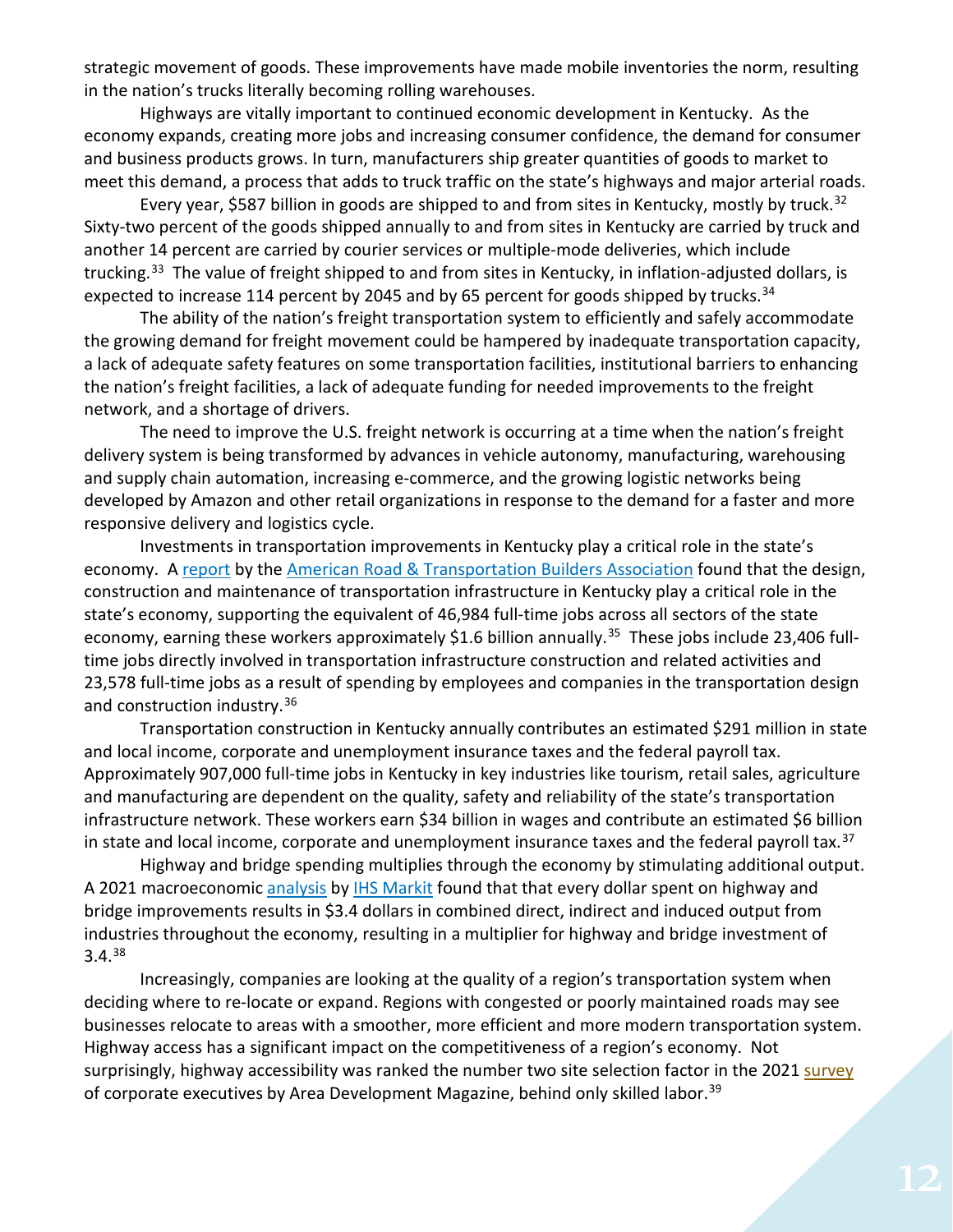# **TRANSPORTATION FUNDING IN KENTUCKY**

Improvements to Kentucky's roads, highways and bridges is funded by local, state and federal governments. Most federal funds for highway and transit improvements in Kentucky are provided by federal highway user fees, largely an 18.4 cents-per-gallon tax on gasoline and a 24.4 cents-per-gallon tax on diesel fuel (additional revenue is generated by fees on the sale of large trucks, a highway use tax levied on vehicles in excess of 55,000 pounds and a tax on the sale of large truck tires).

 The level of highway investment is likely to increase as a result of the five-year federal [Infrastructure Investment and Jobs Act](https://www.congress.gov/bill/117th-congress/house-bill/3684/text) (IIJA), signed into law in November 2021, which will provide \$5.1 billion for road, highway and bridge investment in Kentucky over the next five years, including a 35 percent funding increase in FY 2022, resulting in approximately an additional \$300 million annually in road, highway and bridge funding in Kentucky. [40](#page-16-9)

The additional federal highway funds available in Kentucky will partially offset the significant drop in revenue from Kentucky's variable state motor fuel tax, which, in 2015, dropped from 32.5 cents per gallon to 26 cents per gallon, resulting in a loss of revenue of approximately \$1.2 billion since 2015.[41](#page-16-10)

Increased federal transportation investment in Kentucky will also be helpful in addressing Kentucky's transportation funding shortfall and in funding five transportation mega-projects. The Kentucky Transportation Cabinet (KYTC) has determined that there is an annual \$900 million shortfall in needed highway funding and an annual \$157 million shortfall in needed municipal and county road funding.[42](#page-16-11) The state will also need to fund a total of \$3.3 billion for five transportation mega-projects: The Brent Spence bridge, the I-69 Corridor/Henderson Bridge, the Northern Kentucky outer loop, the Mountain Parkway expansion and the completion of the US 460 corridor.<sup>[43](#page-16-12)</sup>

Revenue from Kentucky's motor fuel tax – a critical source of state transportation funding -- is likely to erode as a result of increasing vehicle fuel efficiency and the increasing use of electric vehicles. The average fuel efficiency of U.S. passenger vehicles increased from 20 miles per gallon in 2010 to 24.5 miles per gallon in 2020. Average fuel efficiency is expected to increase another 31 percent by 2030, to 32 miles per gallon, and increase 51 percent by 2040, to 37 miles per gallon.<sup>[44](#page-16-13)</sup> The share of electric vehicles of total passenger vehicle sales in the U.S. is expected to increase to five percent by 2023 and 60 percent by 2040, by which time they will represent approximately 30 percent of the passenger vehicle fleet.[45](#page-16-14)

According to the Status of the Nation's Highways, Bridges, and Transit, 23<sup>rd</sup> Edition, submitted to Congress by the United States Department of Transportation (USDOT) in 2019, the nation faces a \$786 billion backlog in needed repairs and improvements to the nation's roads, highways and bridges[.46](#page-16-15) This backlog includes \$435 billion for highway rehabilitation; \$125 billion for bridge rehabilitation; \$120 billion for system expansion and \$106 billion for system enhancement.<sup>47</sup> The USDOT report found that the nation's current \$105 billion investment in roads, highways and bridges by all levels of government should be increased by 29 percent to \$136 billion annually to improve the conditions of roads, highways and bridges, relieve traffic congestion and improve traffic safety.<sup>[48](#page-16-17)</sup>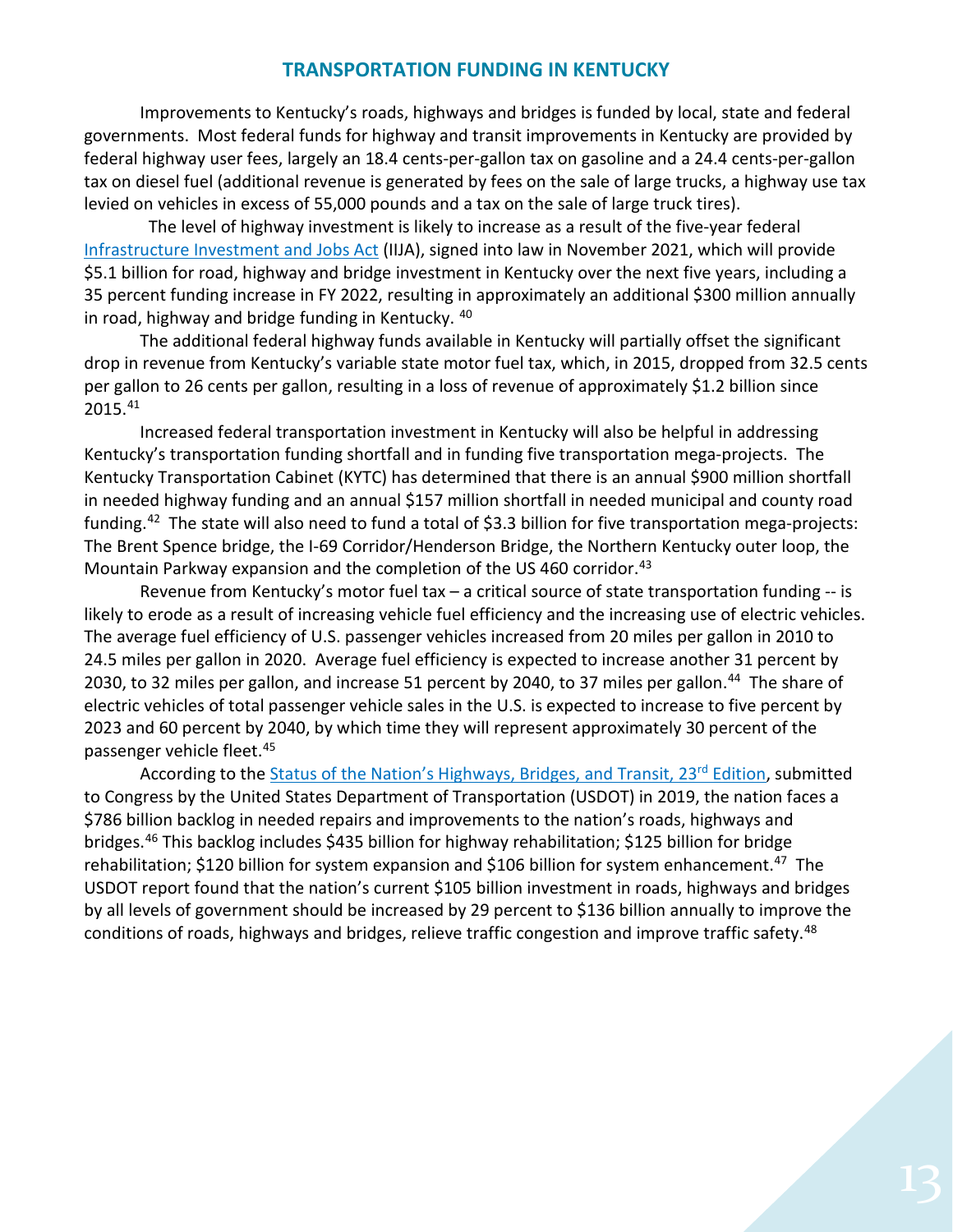# **CONCLUSION**

Kentucky must work to provide a 21<sup>st</sup> century network of roads, highways, bridges and transit that can accommodate the mobility demands of a modern society.

The state will need to modernize its surface transportation system by improving the physical condition of its transportation network and enhancing the system's ability to provide efficient, safe and reliable mobility for residents, visitors and businesses. Making needed improvements to Kentucky's roads, highways, bridges and transit systems would provide a significant boost to the economy by creating jobs in the short term and stimulating long-term economic growth as a result of enhanced mobility and access.

The recent approval of the IIJA provides Kentucky with an opportunity to move forward with numerous projects to improve the condition and expand the capacity of Kentucky's roads, highways, bridges and transit systems. But further increases in state and local transportation investment will be required to supplement the federal transportation funding. If Kentucky is unable to complete needed transportation projects it will hamper the state's ability to improve the condition and efficiency of its transportation system or enhance economic development opportunities and quality of life.

# # #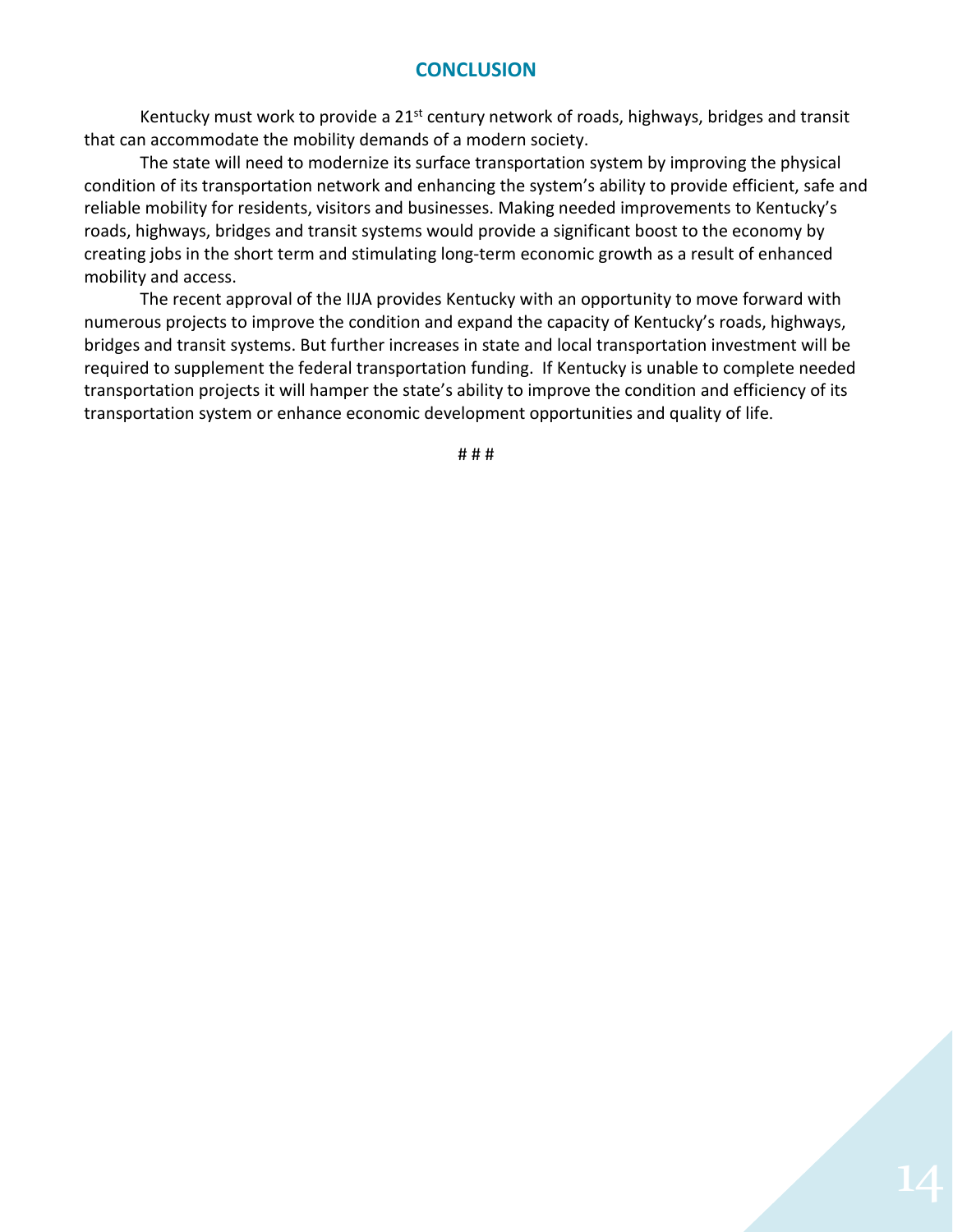# **ENDNOTES**

<span id="page-15-3"></span><span id="page-15-2"></span><span id="page-15-1"></span><span id="page-15-0"></span> $1$  Kentucky Infrastructure Coalition (2021). Executive Summary of State Transportation Funding Needs 2021 Legislative Session.  $<sup>2</sup>$  Bridge condition data and safety data for each urban area includes the counties noted: Bowling</sup> Green: Allen, Butler, Edmonson and Warren counties; Lexington: Bourbon, Clark, Fayette, Jessamine, Scott and Woodford counties; Louisville: Bullit, Henry, Jefferson, Meade, Oldham, Shelby, Spencer, Trimble, Clark (IN), Floyd (IN), and Harrison (IN) counties; Northern Kentucky: Boone, Bracken, Campbell, Gallatin, Grant, Kenton and Pendleton counties; Owensboro: Daviess County.  $3$  U.S. Census Bureau (2020). 4Highway Statistics (2018). Federal Highway Administration. DL-1C. <sup>5</sup> TRIP analysis of Bureau of Economic Analysis data.  $6$  Ibid.  $7$  U.S. Department of Transportation - Federal Highway Administration: Highway Statistics 2020. <https://www.fhwa.dot.gov/policyinformation/statistics/2020/> 8 Federal Highway Administration (2021). Traffic Volume Trends. https://www.fhwa.dot.gov/policyinformation/travel\_monitoring/tvt.cfm  $9$  Federal Highway Administration (2021). Pavement condition data is for 2020.

<span id="page-15-9"></span><span id="page-15-8"></span><span id="page-15-7"></span><span id="page-15-6"></span><span id="page-15-5"></span><span id="page-15-4"></span> $10$  Ibid.

<span id="page-15-10"></span> $11$  Ibid.

<span id="page-15-11"></span> $12$  Ibid.

<span id="page-15-13"></span><span id="page-15-12"></span> $13$  Ibid.  $14$  Ibid.

<span id="page-15-15"></span><span id="page-15-14"></span><sup>15</sup> Ibid.<br><sup>16</sup> Selecting a Preventative Maintenance Treatment for Flexible Pavements. R. Hicks, J. Moulthrop. Transportation Research Board. 1999. Figure 1.

<span id="page-15-16"></span><sup>17</sup> [Pavement Maintenance,](https://www.yumpu.com/en/document/view/9021768/pavement-maintenance-cornell-local-roads-program-cornell-/4) by David P. Orr, PE Senior Engineer, Cornell Local Roads Program, March 2006.

<span id="page-15-17"></span><sup>18</sup> TRIP calculation.

<span id="page-15-18"></span><sup>19</sup> Highway Development and Management: Volume Seven. Modeling Road User and Environmental Effects in HDM-4. Bennett, C. and Greenwood, I. 2000.

<span id="page-15-19"></span><sup>20</sup> Your Driving Costs. American Automobile Association. 2021. [https://newsroom.aaa.com/wp](https://newsroom.aaa.com/wp-content/uploads/2021/08/2021-YDC-Brochure-Live.pdf)[content/uploads/2021/08/2021-YDC-Brochure-Live.pdf](https://newsroom.aaa.com/wp-content/uploads/2021/08/2021-YDC-Brochure-Live.pdf)

<span id="page-15-20"></span> $21$  Federal Highway Administration National Bridge Inventory. 2021.

<span id="page-15-21"></span> $22$  Ibid.

<span id="page-15-22"></span> $23$  Ibid

<span id="page-15-23"></span><sup>24</sup> Federal Highway Administration National Highway Traffic Safety Administration, 2014-2018.

<span id="page-15-24"></span><sup>25</sup> TRIP analysis of National Highway Traffic Safety Administration and Federal Highway Administration data (2020). Data is for 2019.

<span id="page-15-25"></span> $26$  Ibid.

<span id="page-15-26"></span> $27$  Ibid.

<span id="page-15-27"></span> $28$  Ibid.

<span id="page-15-28"></span><sup>29</sup> TRIP estimate based on NHTSA report "The Economic and Societal Impact of Motor Vehicle Crashes, 2010 (Revised), 2016. P. 146.

<span id="page-15-29"></span> $30$  Ibid.